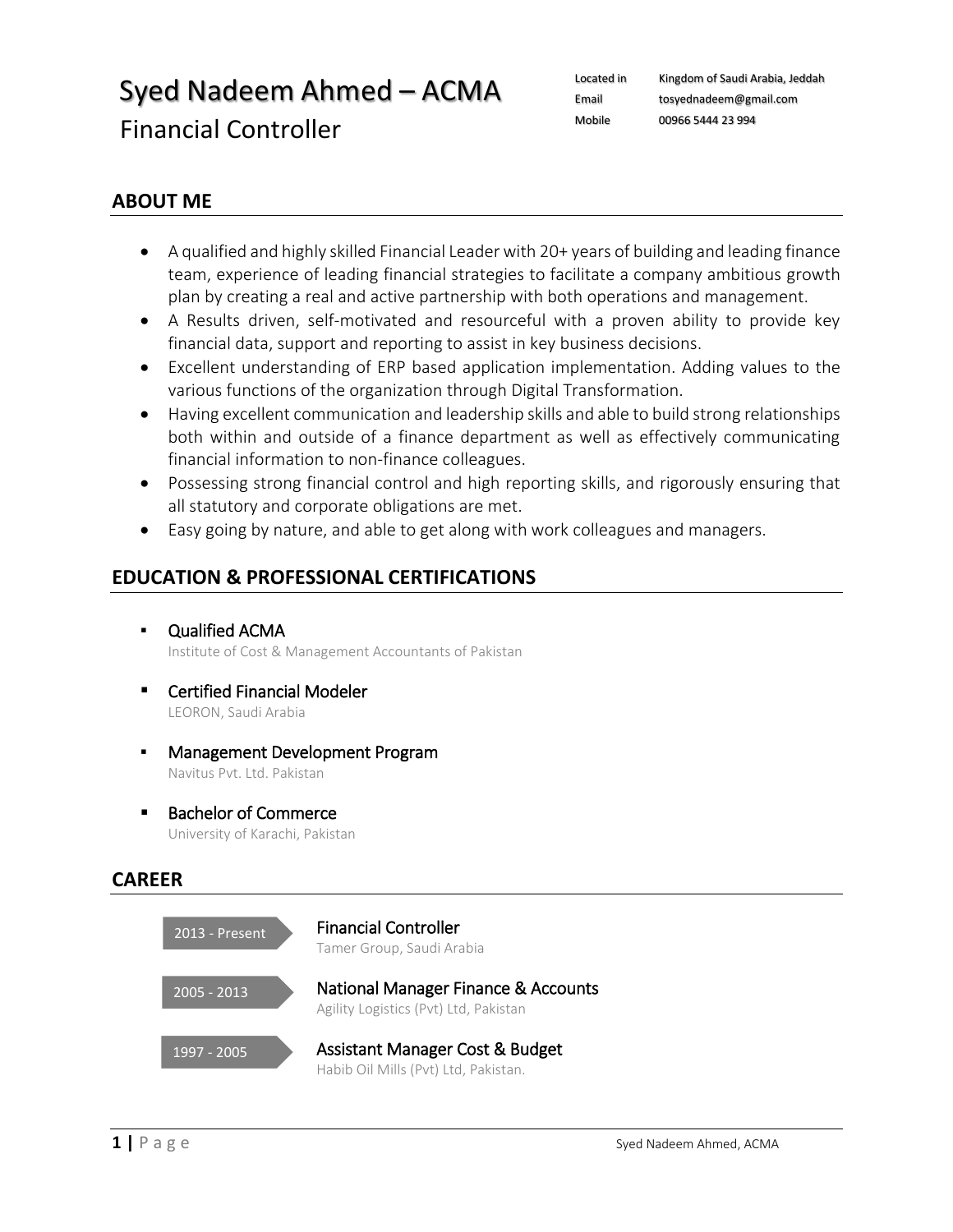# **MAJOR ACHEIVEMENTS**

| <b>Tamer Group</b><br>$\bullet$<br>Saudi Arabia<br>$\bullet$<br>$\bullet$<br>$\bullet$<br>٠<br>$\bullet$<br>$\bullet$<br>٠ | Established increasing trend in profitability by Implementation of<br>Activity Based Costing Model in the area of Supply chain,<br>warehousing and logistics, helping business for proper cost<br>allocation and brought several ways for cost reduction.<br>Nominated as Head of Finance for the JV between Tamer and<br>Jollychic (E-commerce platform).<br>Handled the financial planning and system-designing phase during<br>the startup of the business of JV which includes the e-commerce<br>platform readiness, complete costing model for the process of<br>fulfillment and last mile delivery.<br>In 2017, was the Key member of the team involved in the Project<br>of KSA VAT implementation at Group level.<br>Design monthly Dashboard consist of all key financial information<br>for board members.<br>Digitized various manual processes, develop various financial<br>model engine that transformed raw data into various dynamics<br>report and interactive dashboards using Business Intelligence (BI).<br>Streamline the invoicing process of our 3PL Business by Successful<br>Development and implementation of complete Transportation<br>solution through MS Access based software which is operating in<br>all the branches.<br>Lead and initiate the project of the Supply chain customs clearance<br>and complete import process. The project will ensure in the<br>significant cost reduction in the landed cost. |
|----------------------------------------------------------------------------------------------------------------------------|-------------------------------------------------------------------------------------------------------------------------------------------------------------------------------------------------------------------------------------------------------------------------------------------------------------------------------------------------------------------------------------------------------------------------------------------------------------------------------------------------------------------------------------------------------------------------------------------------------------------------------------------------------------------------------------------------------------------------------------------------------------------------------------------------------------------------------------------------------------------------------------------------------------------------------------------------------------------------------------------------------------------------------------------------------------------------------------------------------------------------------------------------------------------------------------------------------------------------------------------------------------------------------------------------------------------------------------------------------------------------------------------------------------------------------------------------|
| Agility Logistics (Pvt) Ltd.<br>٠<br>Pakistan<br>$\bullet$<br>$\bullet$                                                    | Awarded Double Promotion for setting up new business unit i.e.<br>Road Freight. (Assistant Manager to Manager Accounts).<br>Awarded by appreciation letter for implementation of Fleet<br>Management System.<br>Successful Project implementation of ERP based system of our<br>subsidiary, Tristar, which covers integrated modules of Operations<br>& Finance.<br>Implementation of Vehicle Maintenance Module which will<br>support entire Logistics business units.                                                                                                                                                                                                                                                                                                                                                                                                                                                                                                                                                                                                                                                                                                                                                                                                                                                                                                                                                                         |
| Habib Oil Mills (Pvt) Ltd.<br>$\bullet$<br>Pakistan                                                                        | Implementation of ERP based Production, Costing & Budgeting<br>Module is a major achievement in my HOM's career.                                                                                                                                                                                                                                                                                                                                                                                                                                                                                                                                                                                                                                                                                                                                                                                                                                                                                                                                                                                                                                                                                                                                                                                                                                                                                                                                |

### **IT SKILLS**

| Microsoft Excel                   | Specialist in Financial Modelling and Valuation using advance features of Excel<br>such as data analysis using PowerPivot, Live reporting using connectivity of the<br>database with Excel, Dashboard and many more.                                                 |
|-----------------------------------|----------------------------------------------------------------------------------------------------------------------------------------------------------------------------------------------------------------------------------------------------------------------|
| <b>Business Intelligence (BI)</b> | Specialized in development of Highly Intelligent Analytical Reports through BI.                                                                                                                                                                                      |
| ERP                               | Excellent understanding of ERP based application implementation. Taken part in<br>implementation of Production Module (Batch Processing), Supply Chain<br>Module, OTM (Oracle Transport Management), WMS (Warehouse Management<br>System), Financial (GL / AP / AR). |
| <b>ORACLE</b>                     | Good Understanding of SQL*Plus                                                                                                                                                                                                                                       |
| <b>Microsoft Access</b>           | Proven capability to design and implement small business solution through MS<br>Access.                                                                                                                                                                              |
| <b>Trainings</b>                  | I have been conducted various Professional training on Advance Microsoft Excel,<br>Financial Modelling and Business Intelligence (BI) applications.                                                                                                                  |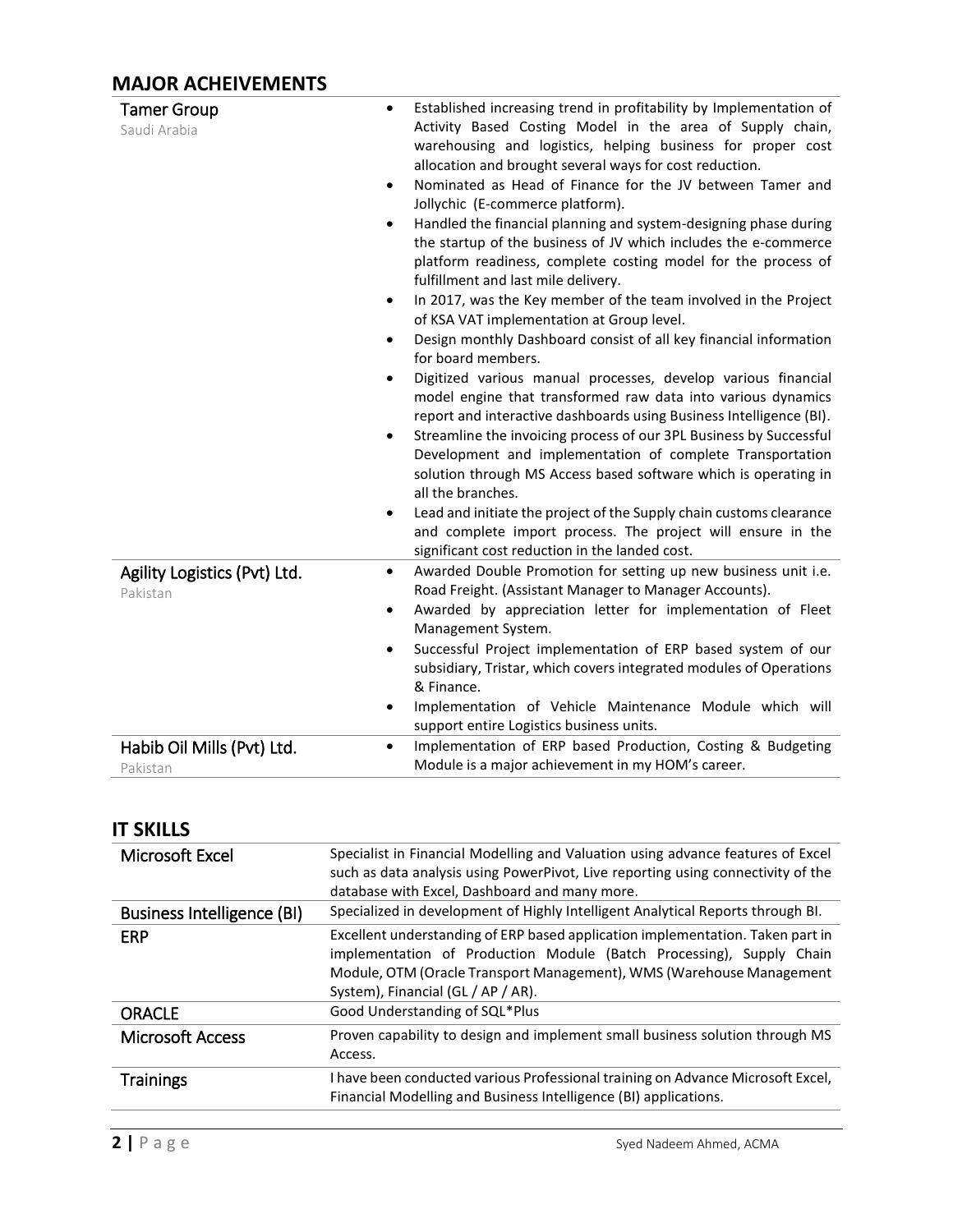# **EXPEREINCE**



Tamer Group Saudi Arabia **(2013 – Present)**

Tamer Group is a leading healthcare, prestige products, and fast moving consumer goods company responding to the growing needs of the Saudi and Middle East communities. The Group's core activities are import, distribution, promotion, marketing, and manufacturing. Headquartered in Jeddah, Saudi Arabia, Tamer Group serves many of the world's leading companies through various agreements, partnerships, and joint ventures.

#### **Financial Controller**

- Executes the short and long-term strategy for the department within the context of the 5-year strategy for the Business Unit (BU). Plan, direct and oversee all Financial Control processes and activities to achieve the annual plan.
- Develop the annual budget for the organization in coordination with the Head of the Business Units and in consultation with Corporate Finance.
- Monitor budget utilization during the year, and investigate and report material variances in coordination with concerned departments and Head of Business Units.
- Drive Investment appraisals and business feasibility study with the functional heads for the potential business ventures, ensure viability and recommendation of the pricing, and propose different pricing strategy and scenarios to ensure the required margins are achieved.
- Analyze and benchmark performance of each BU against the plan. Provide recommendations, develop and deliver periodic performance reports to BU and the senior management.
- Actively take part in board meetings and interprets the financial results to the senior management for better decision making.
- Key member of the team involved in the Project of KSA VAT implementation at Group level.
- Implemented and run the process of Activity Based Costing Model, helping business for proper cost allocation and brought several ways for cost reduction.
- Involve in Strategic Decision related to acquisition of Warehouse and Purchase of Fleet.
- Preparation of monthly management information reports / Dashboard showing monthly, quarter and yearly performance comparative with historical data and the Budget.
- Control, monitoring and reporting of overheads at all branches for Operations and to check that they should not exceed from the approved budget
- Control, monitoring and reporting of CAPEX budget at all branches for Operations to check they should not exceed from the approved budget.
- Lead the team of Inventory Cycle Count through WMS.
- Ensure timely monthly closing process and the completeness of the monthly financials information. .
- Finalization of insurance policies and negotiate insurance rates, ensure assets are insured timely, handing claims, and recovery against claims.
- Training and educating the finance team on useful tools to upgrade their skills and capabilities to upscale the output of finance department

#### **National Manager Finance & Accounts**

- Responsible for entire Supply Chain, Logistics and 3PL Finance related matters.
- Responsible for Budgets/Plans, forecasting and strategic financial planning and analysis.
- Oversee treasury function, execute and maintain banking and financing arrangements required by the company. Utilize and allocate operating funds, ensure the accuracy and security of receipt.
- Forecast cash flow positions, related borrowing needs, and available funds for investment. Ensure that sufficient funds are available to meet ongoing operational and capital investment requirements.
- Work with Commercial, Sales, and Operations to deliver profit and business objectives of Products.
- Determine key customer profitability, integrating all areas of direct expense.



#### Agility Logistics (Pvt) Ltd. Pakistan

**(2005 – 2013)**

Agility is a leading global provider of integrated logistics, bringing efficiency to business and government supply chains in some of the world's most challenging